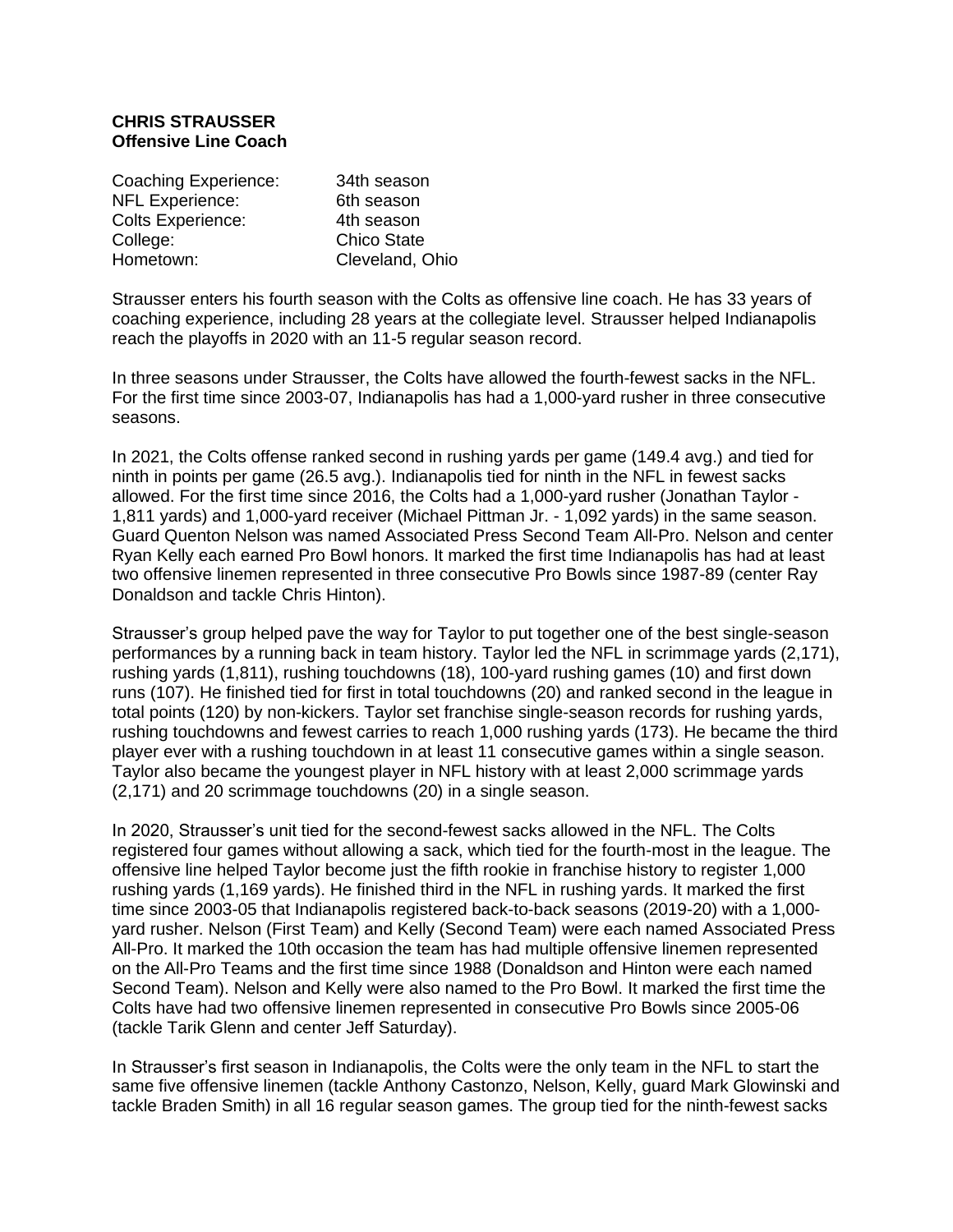allowed in the league. Nelson and Kelly were each named to the Pro Bowl, marking the first time Indianapolis had two offensive linemen represented in the Pro Bowl since 2006. Nelson also garnered Associated Press First Team All-Pro honors for the second consecutive season.

Strausser's unit helped the Colts register a top-10 rushing attack for the first time since 2001 as the team boasted the league's seventh-ranked rushing offense (133.1 avg.). Indianapolis' 4.52 yards per carry average was the fifth-highest single-season total in franchise history. Running back Marlon Mack finished 11th in the NFL in rushing yards with a single-season career-high 1,091 yards on the ground to become the first Colts player to register a 1,000-yard rushing season since 2016. In Week 11 vs. Jacksonville (11/17), the offensive line helped pave the way for Jonathan Williams (116 yards) and Mack (109 yards) to become just the fourth pair of running backs in franchise history to register 100 rushing yards in the same game. Indianapolis finished with 264 rushing yards against the Jaguars, which ranked 12th in single-game team history.

Prior to Indianapolis, Strausser spent two seasons with the Denver Broncos, where he served as offensive line – tackles coach (2018) and assistant offensive line coach (2017). He was instrumental in the development of tackle Garrett Bolles, whom the team selected with the 20th overall pick of the 2017 NFL Draft. From 2017-18, Bolles started all 32 games at left tackle. He was named to the PFWA All-Rookie Team after becoming just the fifth rookie in franchise history to start every game at left tackle.

In 2018, Strausser's unit tied for the 10th fewest sacks allowed (34) in the NFL and helped pave the way for undrafted rookie running back Phillip Lindsay to rush for 1,037 yards and nine touchdowns. His rushing total was the second-most by an undrafted rookie (since the 1970 NFL merger) and he became just the sixth Broncos rookie to reach 1,000 yards in a single season. Lindsay registered 1,278 yards from scrimmage and 10 total touchdowns. He became the first undrafted offensive player in NFL history to make the Pro Bowl as a rookie.

Prior to Denver, Strausser coached the offensive line at the collegiate level for 22 seasons. As associate head coach/offensive line coach at Washington from 2014-16, three of his offensive linemen were named first-team or second-team all-league selections. The Huskies won the PAC-12 Conference Championship in 2016 and advanced to the College Football Playoff semifinals.

Strausser joined Washington's staff along with Head Coach Chris Petersen after spending seven seasons (2007-2013) on Petersen's staff at Boise State. He served as offensive line coach and run game coordinator for Boise State from 2010-13, adding the responsibilities as associate head coach in 2013. During that time, Boise State surrendered just 36 sacks (0.69 per game) to rank second in the nation during that four-year period.

At Boise State, Strausser helped convert center Matt Paradis from a defensive lineman to become a Second Team All-Mountain West Conference selection in 2012 and 2013. Paradis went on to be selected by the Denver Broncos in the sixth round (207th overall) of the 2014 NFL Draft. He has started all 98 career NFL games he has appeared in with the Carolina Panthers (2019-21) and Broncos (2015-18).

In 2006, Strausser served as assistant head coach/offensive line coach at the University of Colorado.

In his first stint at Boise State from 2001-05, Strausser coached the offensive line, adding